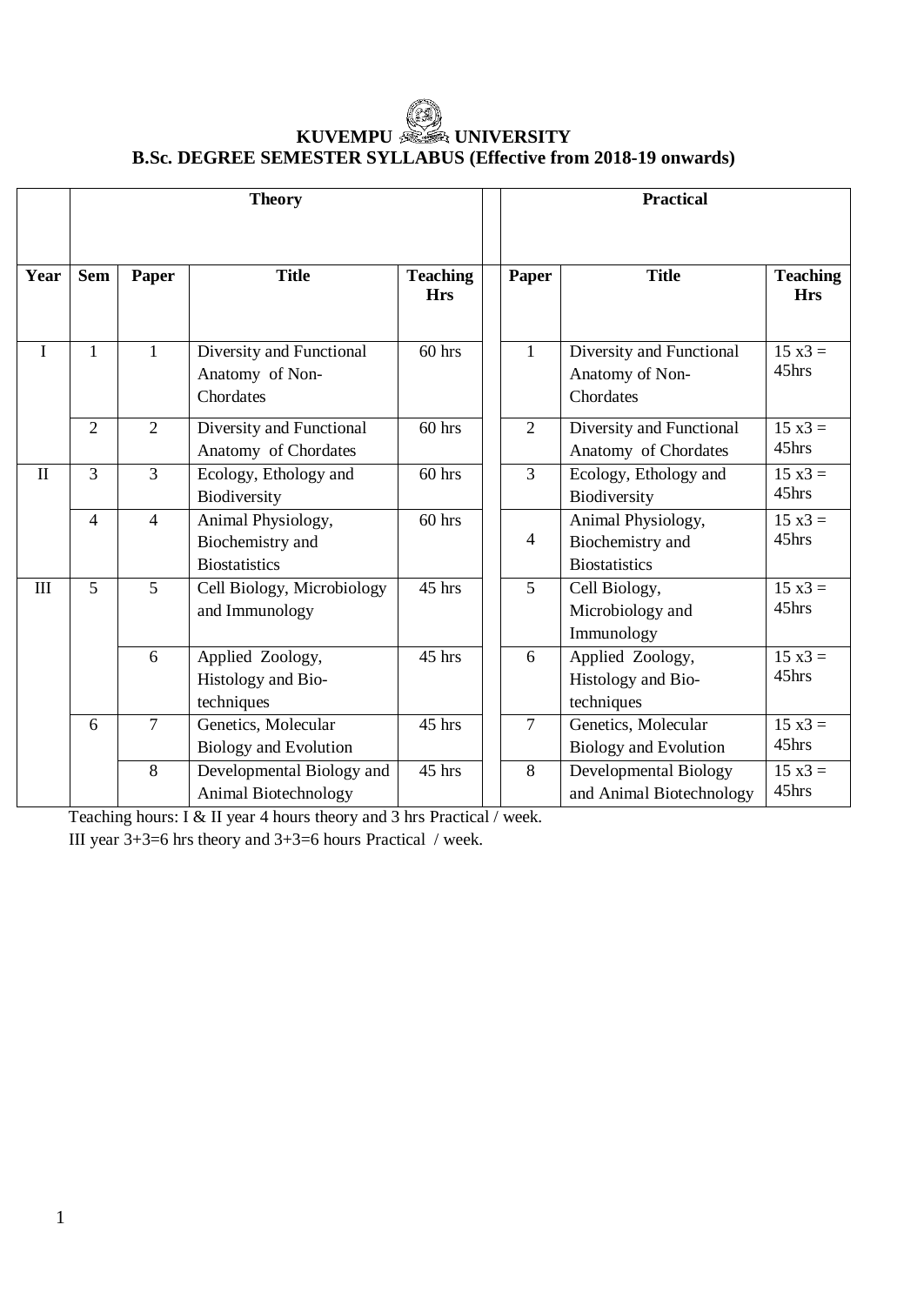#### **I SEMESTER**

### **Theory: Paper 1 : Diversity and Functional Anatomy of Non-Chordates (60 HRS.)**

This paper deals with the diversity of Non-chordates. This paper will help students to understand the diversity of various species among non-chordates including organization of animal body architecture, principles of classification, general characteristics of different phyla along with specific type study.

|                |                                                                                                                | <b>Hrs</b>      |
|----------------|----------------------------------------------------------------------------------------------------------------|-----------------|
| $\mathbf{1}$   | Introduction                                                                                                   | 6               |
|                | Animal Architecture: i) Body symmetry- types - spherical symmetry, radial symmetry, biradial                   |                 |
|                | symmetry and bilateral symmetry. ii) Organization- the hierarchical organization of protoplasmic level,        |                 |
|                | cellular level, tissue level and organ level of organization. iii) Germ layers-diploblastic and triploblastic  |                 |
|                | condition. iv) Coelom- origin and types- acoelom, pseudocoelom, eucoelom (enterocoelom and                     |                 |
|                | schizocoelom). v) Metamerism- types - pseudometamerism, true metamerism. vi) Cephalization.                    |                 |
|                | Principles of animal classification: An outline classification of Animal kingdom.                              |                 |
|                | - binomial nomenclature; international rules of Zoological nomenclature (brief account);                       |                 |
|                | New trends in systematics: Numerical taxonomy (Phenetics), Cladistics (Phylogenetic systematics),              |                 |
|                | Molecular systematics.                                                                                         |                 |
| $\overline{2}$ | Phylum Protozoa: General characters, classification of the phylum up to classes with examples.                 | $\tau$          |
|                | Type study – structure, life history and pathogenicity of <i>Plasmodium vivax</i>                              |                 |
|                | Locomotion in Protozoa: Locomotory organelles and modes of locomotion,                                         |                 |
|                | Reproduction in Protozoa                                                                                       |                 |
| 3              | Phylum Porifera: General characters, classification of the phylum up to classes with examples.                 | 5 <sup>5</sup>  |
|                | General study -Cell types, skeleton, canal system(Asconoid, Syconoid, Leuconoid and Rhagonoid types).          |                 |
|                | Reproduction & development in sponges.                                                                         |                 |
| $\overline{4}$ | Origin of Metazoa: Blastea and Gastrea theories and Hadzi's theory                                             | 2               |
| 5              | Phylum Coelenterata: General characters, classification of the phylum up to classes with examples.             | $\overline{4}$  |
|                | Type study – Obelia- Morphology & Life history.                                                                |                 |
|                | Coral and Coral reefs, types, ecology and conservation. Polymorphism in Siphonophora                           |                 |
| 6              | Phylum Platyhelmithes: General characters, classification of the phylum up to classes with examples.           | $\overline{4}$  |
|                | Type study- Taenia solium - Structure, reproduction, life cycle and pathogenesis.                              |                 |
| $\tau$         | <b>Phylum Nemathelminthes:</b> General characters, classification up to classes with examples.                 | $\mathfrak{Z}$  |
|                | Type study- Structure, life cycle and pathogenicity of Ancylostoma duodenales.                                 |                 |
|                | General study-Soil Nematodes and Rotifers.                                                                     |                 |
| $8\,$          | Phylum Annelida: General characters, classification up to classes with examples.                               | $\mathfrak{Z}$  |
|                | Type study - Hirudinaria granulosa - Morphology, body wall, digestive and reproductive systems.                |                 |
| 9              | Phylum Arthropoda: General characters, classification up to classes with examples.                             | 10              |
|                | Type study - Penaeus - appendages, concept of serial homology, digestive system, nervous system and            |                 |
|                | Life cycle.                                                                                                    |                 |
|                | General study – Cirripedia, spiders, ticks $\&$ mites, Structure and affinities of peripatus, Metamorphosis of |                 |
|                | insects.                                                                                                       |                 |
| 10             | Phylum Mollusca: General characters, classification up to classes with examples.                               | 9               |
|                | Type study - Unio/Lamellidens - structure, shell structure, Reproduction and life cycle. General study -       |                 |
|                | Shells in Mollusca. Torsion in Gastropoda, Pearls & Pearl formation, Diversity of Cephalopods                  |                 |
| 11             | Phylum Echinodermata: General characters, classification up to classes with examples.                          | $5\overline{)}$ |
|                | Type study: Star fish-Morphology, digestive and water vascular systems.                                        |                 |
|                | Echinoderm larvae.                                                                                             |                 |
| 12             | Phylum Hemichordata: General characters Type study: Balanoglossus - Morphology, coelom, Tornaria               | 2               |
|                | larva. Affinities of Hemichordata                                                                              |                 |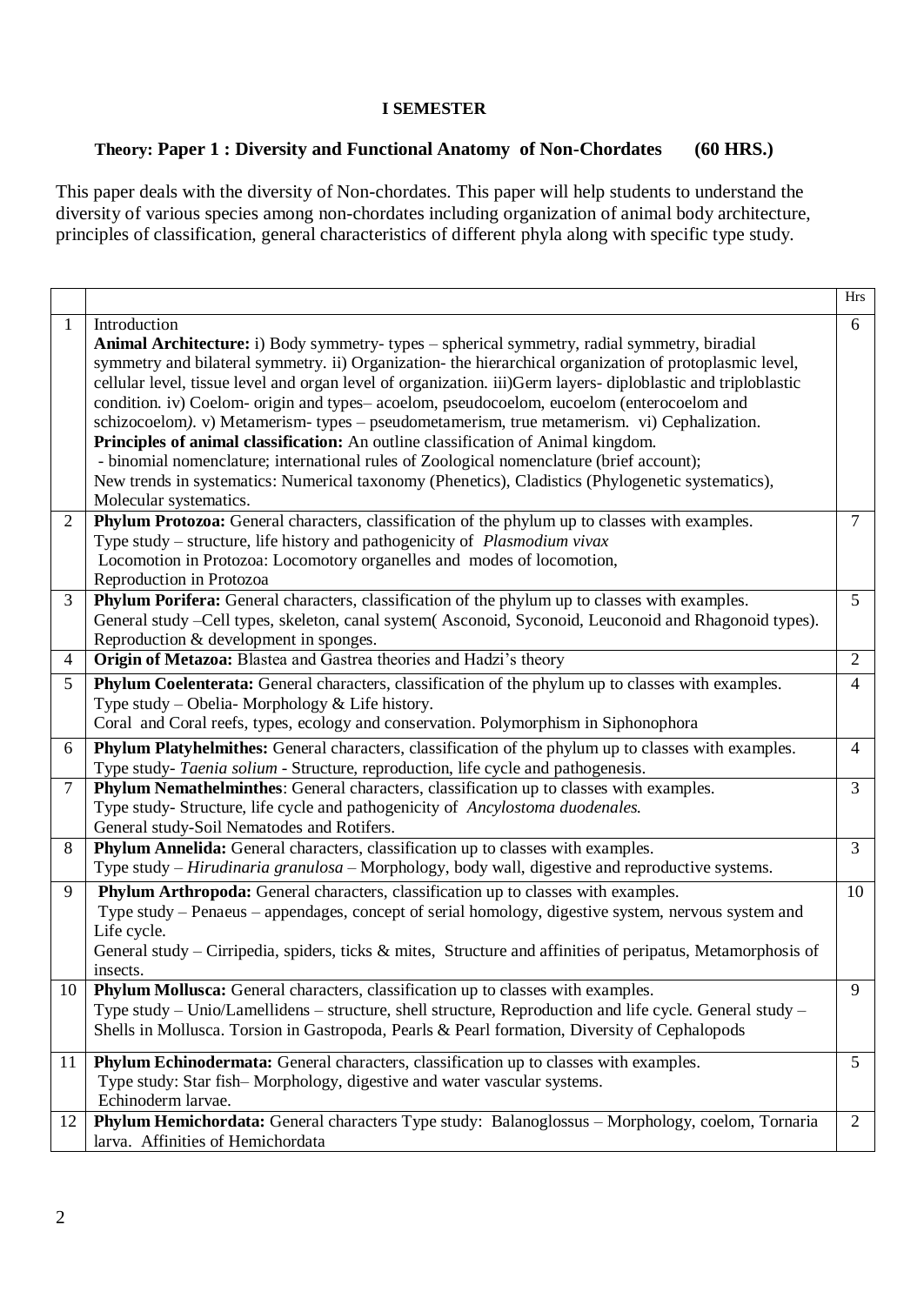13 **Topics for Assignment / Field study:** Soil protozoa.,Parasitic protozoans of man, Parasitic adaptations in Helminthes, Ecological importance of earthworm and vermiculture, Economic importance of Insects & mollusca. Construction of cladogram/dendrogram/phylogram of different species. Parasitic platyhelminthes of human/live stock/pet animals, Parasitic Namatodes of human/live stock/pet animals, Parasitic insects of human/live stock/pet animals. Archanida/Insect pests human/ live stock/pet animals/ household/agriculture/horticulture… 2

# **Practicals Paper 1: Diversity and Functional Anatomy of Non-Chordates**

**(**15 practicals of 3 hours each = 45 hrs).

|                |                                                                                                             | Pr             |
|----------------|-------------------------------------------------------------------------------------------------------------|----------------|
| $\mathbf{1}$   | Protozoa: Study of permanent slides - Study of Entamoeba, Euglena, Noctiluca, Blantidium, and<br>Elphidium. | 2              |
|                | Temporary slide preparation and observation of protozoan culture.(Amoeba, Euglena, Paramecium,              |                |
|                | Vorticella, Stentor ) and soil protozoans                                                                   |                |
| 2              | Porifera: Specimen study: Sycon, , Hyalonema, Spongilla.                                                    | 1              |
|                | Permanent slides : spicules and gemmule.                                                                    |                |
|                | Temporary slide preparation and observation of spicules                                                     |                |
| 3              | Coelenterata Specimen study: Physalia, Aurelia, Gorgonia, Fungia, Metridium                                 | 1              |
|                | Permanent slides: study of T.S. of Hydra and sea anemone, Obelia colony.                                    |                |
| $\overline{4}$ | Platyhelminthes & Nemathelminthes Specimen study - Planaria, Fasciola hepatica, Taenia solium,              | 1              |
|                | Schistosoma, Ascaris lumbricoides, Ancylostoma duodenale . T.S of male and female Ascaris.                  |                |
| 5 <sup>5</sup> | Annelida Specimen study: Pheritema, Nereis, Sabella, Aphrodite, Hirudinaria granulose.                      | $\mathbf{1}$   |
|                | T.S of Hirudinaria granulose through crop.                                                                  |                |
| 6              | Arthropoda Specimen study: Penaeus, Sacculina, Scolopendra, Scorpion, Tick, Aranea, Lepisma,                | $\overline{2}$ |
|                | Gryllotalpa, Carausius, butterfly, Rhinoceros beetle, Cimex hemipterus (bed bug), wasp.                     |                |
|                | Permanent slides: Mouth parts cockroach, Mosquito& Honey bee.                                               |                |
| 7              | Mollusca Specimen study: Chiton, Dentalium, Cypraea, Conus, Limnaea, Mytilus, Unio, Sepia, Octopus,         | $\overline{2}$ |
|                | Permanent slides: Glochidum larva, Radula and statocyst of Pila. Shells of Xancus, cyprea, scallop,         |                |
|                | Nautilus and Cuttle bone.                                                                                   |                |
| 8              | Echinodermata Specimen study: Astropecten, Ophiothrix, Echinus, cucumaria, Antedon,                         | 2              |
|                | Slides of Bipinnaria & Echinopluteus larvae, Aristotle lantern, Pedicellaria                                |                |
|                | Hemichordata - Balanoglaossus, Slide of Tornaria larva.                                                     |                |
| 9              | Demonstration of systems by animations /model/pictures                                                      | 3              |
|                | Leech-Digestive and reproductive system                                                                     |                |
|                | Penaeus - nervous system                                                                                    |                |
|                | Cockroach - digestive and reproductive system                                                               |                |
|                | Mountings- Appendages of prawn, Mouth parts of Cockroach, mosquito. Spiracles of cockroach(dead             |                |
|                | commercially available specimens)                                                                           |                |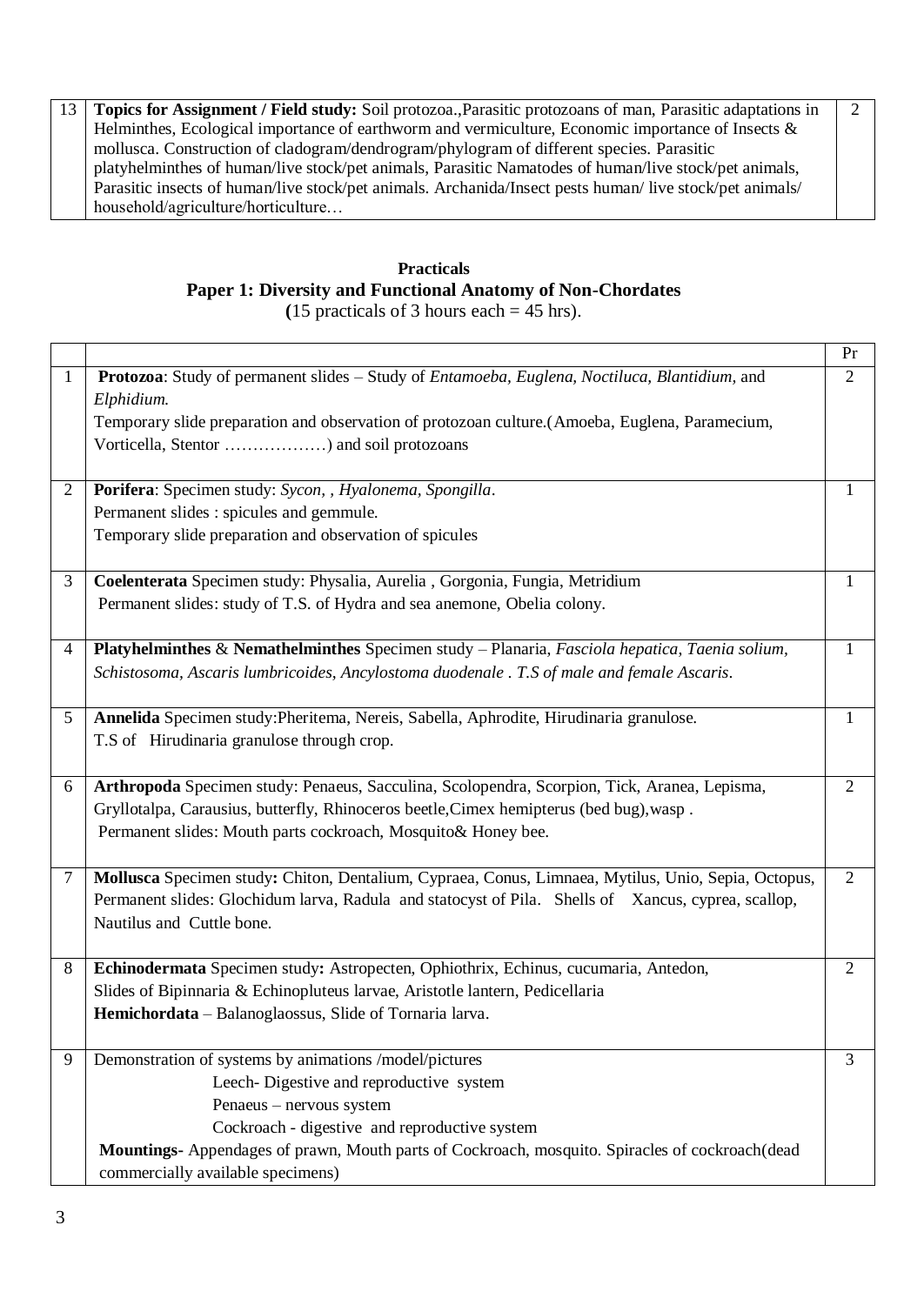#### **Suggested Readings:**

- 1. Barnes R.D. 1968. Invertebrate Zoology, 2nd Edn. Saunders Philadelphia.
- 2. Barrington, E.J.W.1967. Invertebrate structure and function. Neelson, London.
- 3. Hymann, L.H. 1940-67. The Invertebrate, Vol. I-IV. Mc Graw- Hill, New York.
- 4. Marshall, A.J. and Williams, W.D. (Eds.). 1995. Text book of Zoology Invertebrates, B.S. Publishers.
- 5. Russell-Hunter, W.D. 1968. A biology of lower Invertebrates. Macmillan Company, New York.
- 6. Russell-Hunter, W.D. 1969. Biology of higher Invertebrate. Macmillan Company, New York.
- 7. Sedgewick Volumes
- 8. Parker and Haswel Vol. I
- 9. R. L. Kotpal Volumes Invertebrates
- 10. A Manual of Zoology by Ekambarnath Iyer and Vishwanathan
- 11. Ruppert and Barnes, R.D. (2006). Invertebrate Zoology, VIII Edition. Holt Saunders International Edition.
- 12. Invertebrate Structure and Function Paperback 2012 by [Barrington E J W](https://www.amazon.in/s/ref=dp_byline_sr_book_1?ie=UTF8&field-author=Barrington+E+J+W&search-alias=stripbooks) (Author)
- 13. Barnes, R.S.K., Calow, P., Olive, P.J.W., Golding, D.W. and Spicer, J.I. (2002). The Invertebrates: A New Synthesis, III Edition, Blackwell Science.
- 14. Invertebrate Zoology E. L. Jordan and Verma
- 15.Biology of Animals Vol-1- Ganguly, Sinha, Adhikari
- 16. Zoology for degree students- Dr. V.K. Agarwal
- 17. Anderson, D. T.: Invertebrate Zoology. 2e, 2001, Oxford Uty. Press (Indian Edn.2006
- 18. Integrated Principles of Zoology17th Edition(2016) Cleveland Hickman, Jr. and Susan keen and Allan Larson and david Eisenhover and helen I'Ánson and Larry Roberts.

#### **Practical 1 SCHEME OF PRACTICAL EXAMINATION**

| Duration : 3 Hrs.                                                                                                           | Max. Marks: 40 |
|-----------------------------------------------------------------------------------------------------------------------------|----------------|
|                                                                                                                             | $5x2=10$ marks |
| (Identification 1/2 mark; classification 1/2 mark; Labeled diagram 1 mark,<br>Description 1 mark. - 3 specimens, 2 slides). |                |
| <b>Q III.</b> Submission of Field study report / Assignment                                                                 | 05 marks       |
| $Q$ IV. Viva – Voce                                                                                                         | 05 marks       |
| <b>Q V</b> . Class records                                                                                                  | 05 marks       |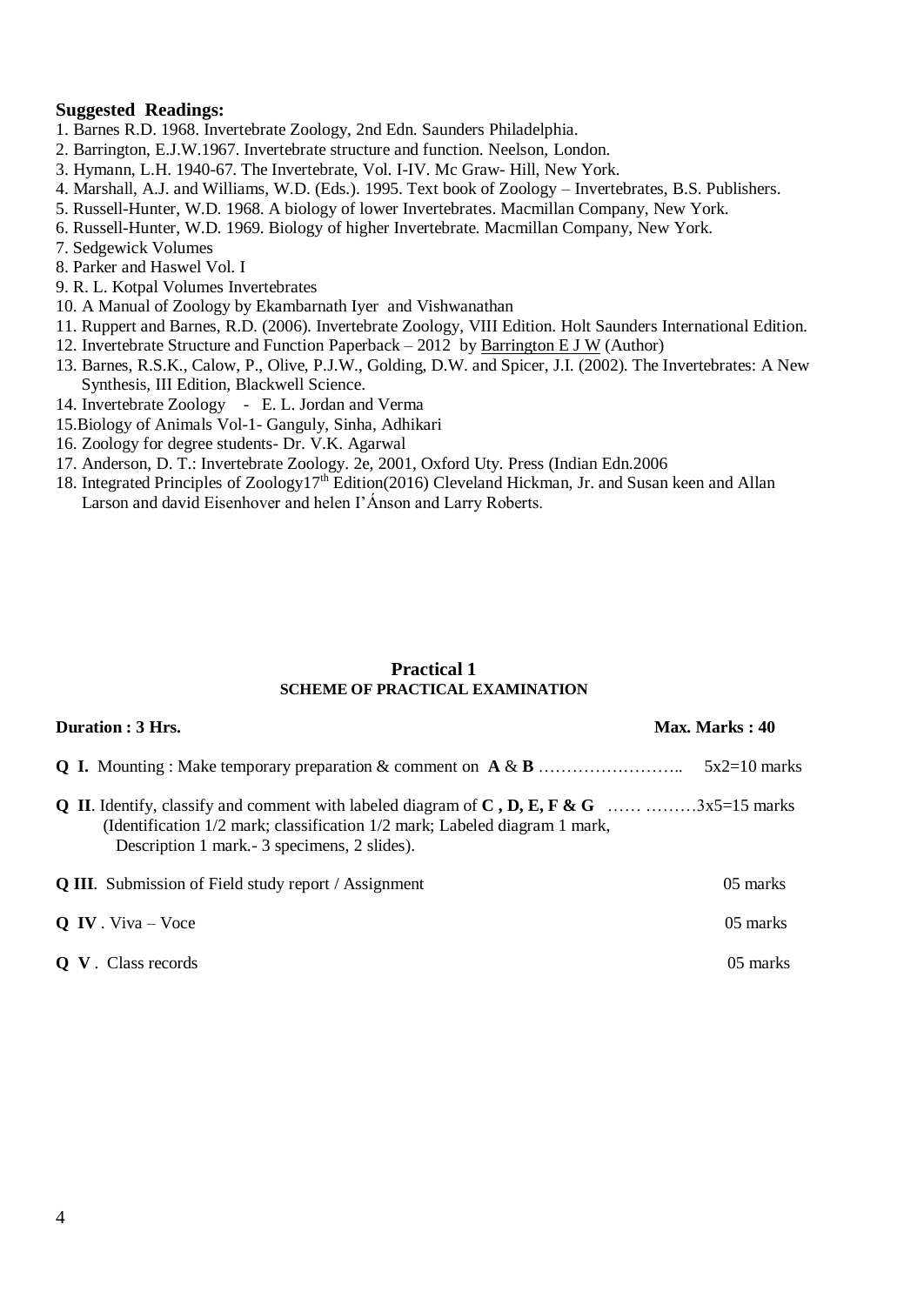#### **II SEMESTER**

### **Theory: Paper 2: Diversity and Functional Anatomy of Chordates (60 Hours)**

This paper deals with the diversity and anatomy of Chordates. This will help students to understand the diversity of various species among chordates. Students will learn general characteristics of different phyla from Protochordates to Mammalia along with specific type study. This paper also deals with comparative anatomy of vertebrates, and paleontological and evolutionary aspects.

|                |                                                                                                                                                                                                                                                                                                                                                                                                                                                                                                                         | <b>Hrs</b>     |
|----------------|-------------------------------------------------------------------------------------------------------------------------------------------------------------------------------------------------------------------------------------------------------------------------------------------------------------------------------------------------------------------------------------------------------------------------------------------------------------------------------------------------------------------------|----------------|
| $\mathbf{1}$   | <b>Introduction:</b> General characters of Chordates, classification up to classes, origin of chordates                                                                                                                                                                                                                                                                                                                                                                                                                 | 3              |
| $\overline{2}$ | Protochordates: Sub-phylum Urochordata -distinctive characters Ascidia, Ascidian tadpole and<br>retrogressive metamorphosis.<br>Sub-phylum Cephalochordata --Amphioxus--Morphology, Structure of pharynx and feeding mechanism<br>in Branchiostoma sp.                                                                                                                                                                                                                                                                  | $\overline{4}$ |
| 3              | Subphylum Vertebrata: Division Agnatha – distinctive characters and classification upto classes.<br>Cyclostomata – Petromyzon, Myxine general organization, Ammocoete larva and its significance.                                                                                                                                                                                                                                                                                                                       | 2              |
| 5              | Gnathostomata – General characters of PISCES, Chondrichthyes and Osteichthyes. Classification up to<br>Classes.<br>Type study : Scoliodon-Morphology, Digestive system, Respiratory system, Circulatory system, Central<br>nervous system sense organs & Urinogenital system<br>General study- Accessory respiratory structure in teleosts, Dipnoi fishes.                                                                                                                                                              | 8              |
| $\overline{4}$ | Class Amphibia: General characters and classification of living Amphibians upto orders, with suitable<br>examples. Paedomorphosis with special reference to Axolotl larva. Endemic anuran species of Western<br>Ghats. Evolution of tetrapod limbs.                                                                                                                                                                                                                                                                     | 5              |
| 5              | Class Reptilia - General features and Classification up to order level.<br>Poisonous and non-poisonous snakes, Poison apparatus of snakes and evolution of temporal fossae.                                                                                                                                                                                                                                                                                                                                             | 6              |
| 6              | Class Aves - General characters and classification up to subclasses; distinctive features of<br>Archaeornithes and Neornithes with reference to Paleognathae, Impennae and Neognathae with suitable<br>examples; a brief account on forest, wetland and shore birds; adaptation to flight                                                                                                                                                                                                                               | 6              |
| $\tau$         | Class Mammalia: - general characters and classification up to orders with examples;<br>Distinctive features and distribution of Prototheria, Metatheria, Distinctive features of mammalian<br>orders (Rodentia, Carnivora, Chiroptera, Cetacea, Proboscidia, Ungulata – Perissodactyla and<br>Artiodactyla, and Primates - Platyrhini and Catarhini) with examples.<br>Dentition in Mammals, Type study – Rabbit – Morphology, digestive, respiratory, Central Nervous<br>System, cranial nerves, urinogenital systems. | 8              |
| 8              | <b>Comparative anatomy of vertebrates:</b> – vertebrate integument and its derivatives<br>Evolutionary trends in the structure of Heart, Aortic arches, and Kidney of Shark, frog, Lizard, Pigeon<br>and Rabbit.                                                                                                                                                                                                                                                                                                        | 10             |
| 9              | Paleontology: An account of fossils, dating of fossils, conservation of fossils.<br>Paleontology of Dinosaurs: Tyrannosaurus, Brontosaurs, Pterosaurs, Ichthyosaurs and Archaeopteryx<br>Origin and evolution of horse and man.                                                                                                                                                                                                                                                                                         | 8              |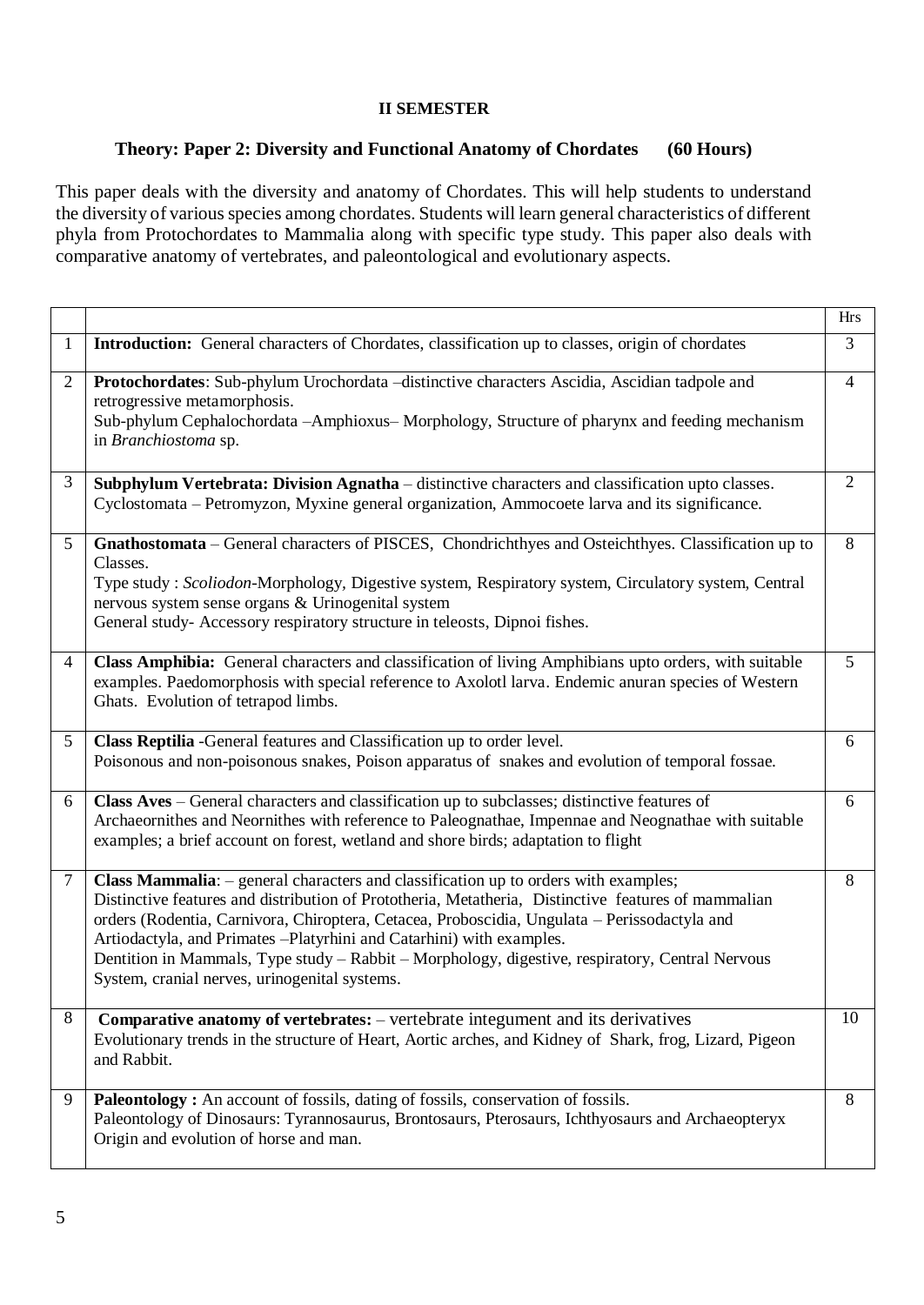10 **Topics for Assignment / Field study:** Parental care in fishes, fins, scales, airbladder in fishes, Parental care in amphibians Snake venom: nature; composition; antivenin. Aquatic mammals and their adaptations. Beaks/feet adaptations in birds, Echolocation, vocal signals in different groups of vertebrates. Sexual dimorphism in fishes/amphibians/reptiles /birds & mammals, Biometry.

#### **Suggested Readings:**

- 1. Kardong, K.V. (2005) Vertebrates Comparative Anatomy, Function and evolution. IV Edition. McGrawHill Higher Education.
- 2. Kent, G.C. and Carr R.K. (2000). Comparative Anatomy of the Vertebrates. IX Edition. The McGraw-Hill Companies.
- 3. Young, J.Z. (2004). The life of vertebrates. III Edition. Oxford university press.
- 4. Bhaskaran, K. K. & Biju Kumar, A.: Textbook of Zoology (Chordata), Manjusha
- 5. Dhami, P. S. & Dhami, J. K.: Chordate Zoology. R. Chand & Co
- 6. Ekambaranatha Ayyar, M. & Ananthakrishnan, T. N.: A Manual of Zoology. Vol. II Part I & II
- 7. Harvey Pough, F. et al.: Vertebrate Life. Pearson Edn Inc, Indian Edn
- 8. Jordan, E. L. & Verma, P. S.: Chordate Zoology S. Chand & Co, New Delhi
- 9. Kardong, K. V.: Vertebrates: Comparative Anatomy, Function and Evolution. 1995, WCB
- 10. Kotpal, R. L.: Modern Textbook of Zoology: Vertebrates. Rastogi
- 11. Romer, A. S: The Vertebrate Body; 1992 reprint, Vakils, Feffer & Simons, Bombay
- 12. Salim Ali: The Book of Indian Birds. BNHS, Oxford
- 13. Sedgewick Volumes
- 14. Parker and Haswel Vol. II
- 15. Comparative Anatomy by Romer
- 16. Integrated Principles of Zoology17th Edition(2016) [Cleveland Hickman, Jr. and Susan Keen and](https://www.mheducation.com/highered/product/integrated-principles-zoology-hickman-jr-keen/M0073524212.html#authorbio-tab)   [Allan Larson and David Eisenhour and Helen I'Anson and Larry Roberts.](https://www.mheducation.com/highered/product/integrated-principles-zoology-hickman-jr-keen/M0073524212.html#authorbio-tab)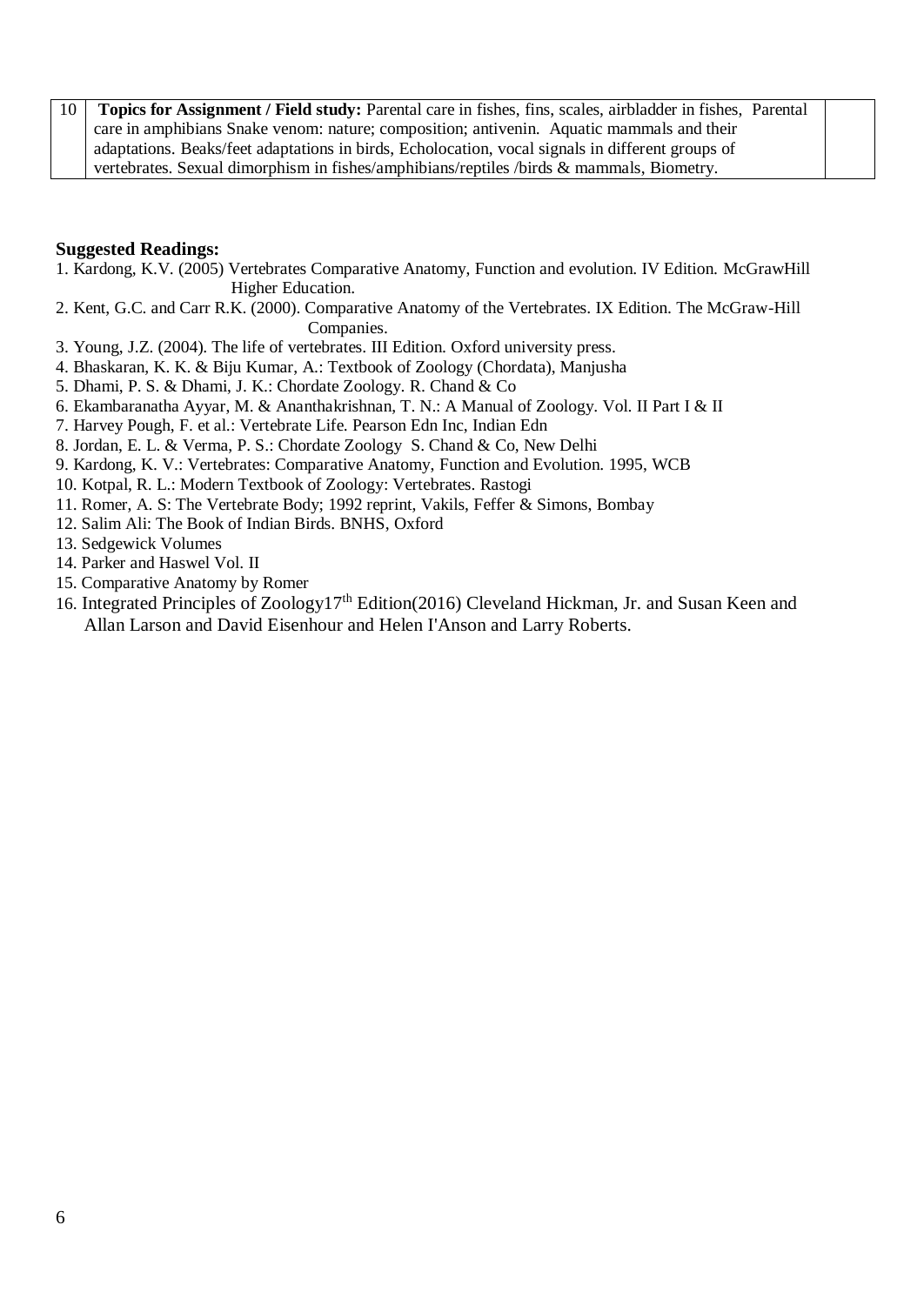## **Practicals Paper 2: Diversity and Functional Anatomy of Chordates.**

**(**15 practicals of 3 hours each = 45 Hours).

|                | Title                                                                                                                                                                                                                                                                  | Prs            |
|----------------|------------------------------------------------------------------------------------------------------------------------------------------------------------------------------------------------------------------------------------------------------------------------|----------------|
| $\mathbf{1}$   | Sub-phylum Urochordata - Herdmanja, Ascidian tadpole.<br>Sub-phylum Cephalochordata – Amphioxus, T.S. of Amphioxus through Pharynx<br>Cyclostomata - Petromyxon, Myxine                                                                                                | 1              |
| 2              | Pisces - Scoliodon, Narcine, sting ray, Rhinobatus, Pristis, Hippocampus, Synaptura, Echenis, Mackerel,<br>Anabas, Ophiocephalus, Antennarius, Dipnoi fishes<br>Mounting & temporary slide prepareation of placoid, ctenoid, cycloid scales and Ampullae of Lorenzini. | 3              |
| 3              | Amphibia - Ichthyophis, Bufo, Ambystoma and Axolotl Larva, Necturus, Alytes, Nasikabatrachus<br>sahyadrensis.                                                                                                                                                          | $\mathbf{1}$   |
| $\overline{4}$ | Reptelia - Bungarus, Calotes, Chameleon, Draco, Naja naja, viper, Hydrophis, Python, Green snake,<br>Hemidactylus, Alligator, Chelone mydas, Sphenodon, Phrynosoma.<br>Fossil models-Tyrannosaurus, Brontosaurs, Pterosaurs, Ichthyosaurs and Archaeopteryx            | 3              |
| $\overline{5}$ | Aves – Parrot, Owl, Penguin, Ostrich, Wood pecker, Cattle egret, Duck, Kingfisher, Pigeon, Gypus<br>bengalensis (Bengal vulture), Psittacula (parrot), <i>Mulus migrans</i> (black winged kite), Bubulcus ibis<br>(cattle egret).                                      | $\overline{2}$ |
| 6              | Mammalia: Echidna, Ornithorhynchus, Macropus, Whale, Dolphin, Pteropus, Loris, Porcupine Macaca<br>mulatta, Elephas indicus, Funambulus palmarum, Rattus rattus, Panthera tigrina, Horse, Rhinoceros,<br>Axis axis, Balaenoptera rostrate.                             | 2              |
| $\tau$         | Comparative Anatomy or Vertebrates - Heart & urinogenital system of Shark, Frog, Pigeon and<br>Rabbit                                                                                                                                                                  | $\mathbf{1}$   |
| 8              | Endoskeleton of Rabbit - Skull, vertebrae, girdles and limb skeleton                                                                                                                                                                                                   | $\mathbf{1}$   |
| 9              | Demonstration of systems by animations /model/pictures<br>Rat-digestive and respiratory system and Brain                                                                                                                                                               | 1              |